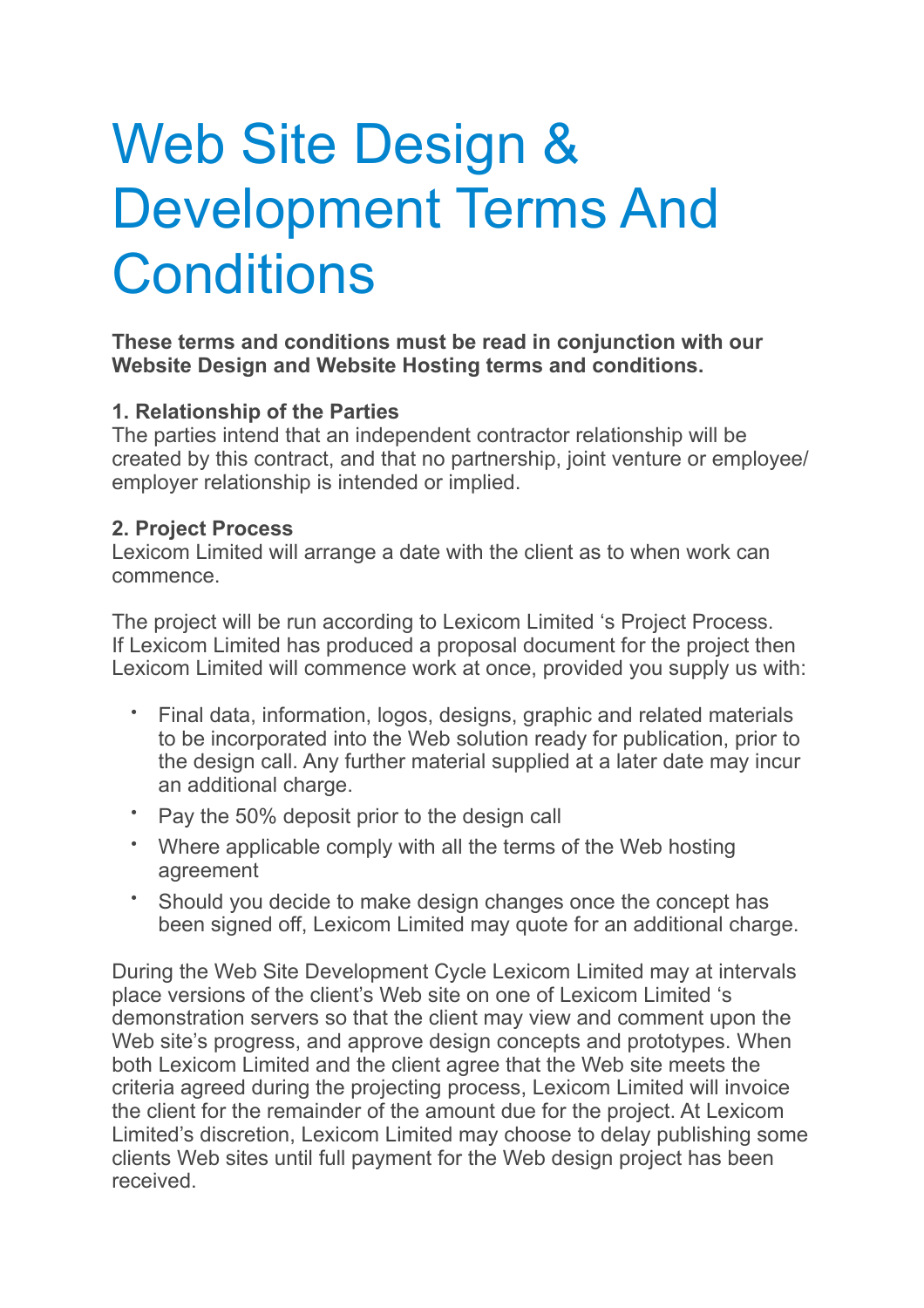## **3. Acceptance Testing**

You will conduct the acceptance tests on the deliverables within 2 weeks of installation to ensure that they perform in accordance with the proposal. If a deliverable does not pass the acceptance test, we will correct the failure. You will then repeat the acceptance test. Such processes shall continue until the relevant deliverable passes the acceptance test.

If during the project process you request additional or changed functionality/content from the deliverables outlined in the specification or proposal, then Lexicom Limited will provide a time plus materials quote which will be in addition to the cost of the Web project.

The Web Solution will be designed and tested to operate on main stream PC and Mac web browsers. Mobile devices, such as phones and tablets, may require a special template design for optimal viewing, this is typically an extra service.

## **4. Copyright**

All material, both text and images, supplied by the client and used in the construction of the client's Web site, will remain the client's property. All such material will be assumed to be the property of the client and free to use without fear of breach of copyright laws.

The copyright for all material provided by Lexicom Limited, such as HTML code, graphics, photographs and text, but excluding software code, will remain the property of Lexicom Limited until such time as Lexicom Limited receives full payment, whereupon they will become the property of the client.

All software code provided as a part of the Web site will remain at all times the property of Lexicom Limited. The client will be granted a single use, single site, source code license to the software code. The client may not sell or redistribute the software code. The client may not use the software code in more than one installation. The client will be given access to the source code and may take the code to another developer for purposes of maintaining or extending the system.

The parties acknowledge that Lexicom Limited may accept jobs from other clients to develop Web solutions with the same or similar functionality to the Web solution, and that Lexicom Limited may replicate and exploit all techniques, structures, designs and individual modules of program code used in the creation of the Web solution.

## **5. GST**

All prices are quoted exclusive of GST.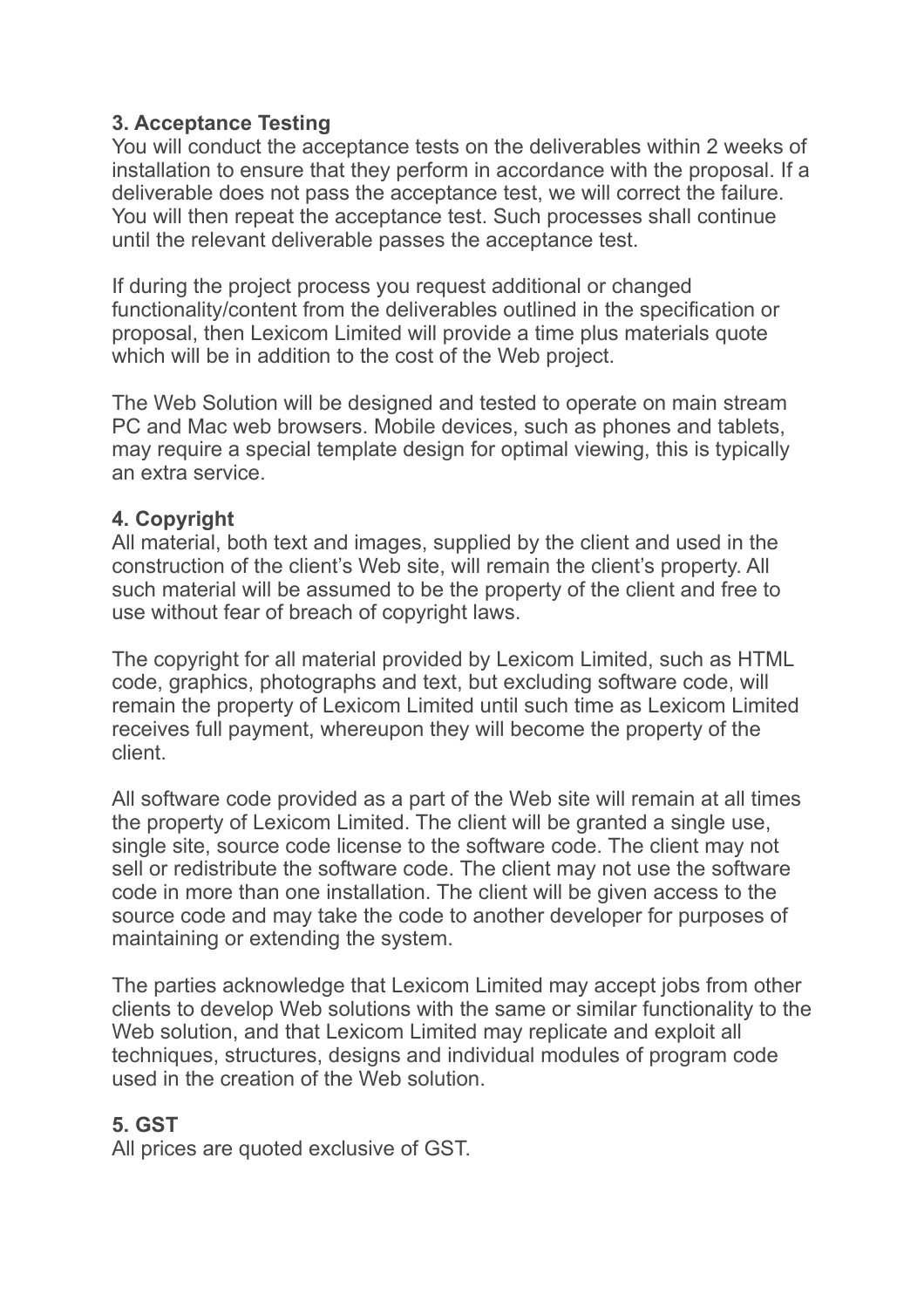## **6. Terms of Payment**

An invoice for 50% of the price for the project will be provided on acceptance of the proposal. This invoice must be paid before the project can commence.

Once the project is complete and approved by the client the final 50% will be invoiced. Payment for this invoice shall be made within 7 days of the date of issue of the invoice unless otherwise arranged.

If you are responsible for withholding information for completion, the Web site is then deemed payable in full after 30 days from initial start date.

If we are forced to hand your account over to a debt collection agency for collection you will be liable for any collection costs incurred.

## **7. Maintenance**

Lexicom Limited provides maintenance services for its clients; however any maintenance or updates are outside the scope of the design project. When updates are required, Lexicom Limited will provide time and materials based quotes for this work. If a Web site development agreement has been signed then clauses relating to support services will be applicable.

## **8. Validity of the Agreement**

Either party may terminate the agreement on 7 working days' written notice to the other party.

Lexicom Limited reserves the right to cease immediately without liability to provide the service and to terminate this agreement if you should go into liquidation or bankruptcy, or if you fail to meet any obligation in accordance with this agreement.

If at any point during the Web Site Development Cycle a client wishes to cancel, they may do so but will be invoiced an amount that Lexicom Limited judges to be proportional to the amount of work completed on the project.

## **9. Assignment and Delegation**

We may assign or transfer our rights and responsibilities under this contract to another party.

We may also subcontract the performance of any of our responsibilities under this contract to another party.

You may not assign or transfer any of your rights or responsibilities under this contract to anyone else without our prior written consent.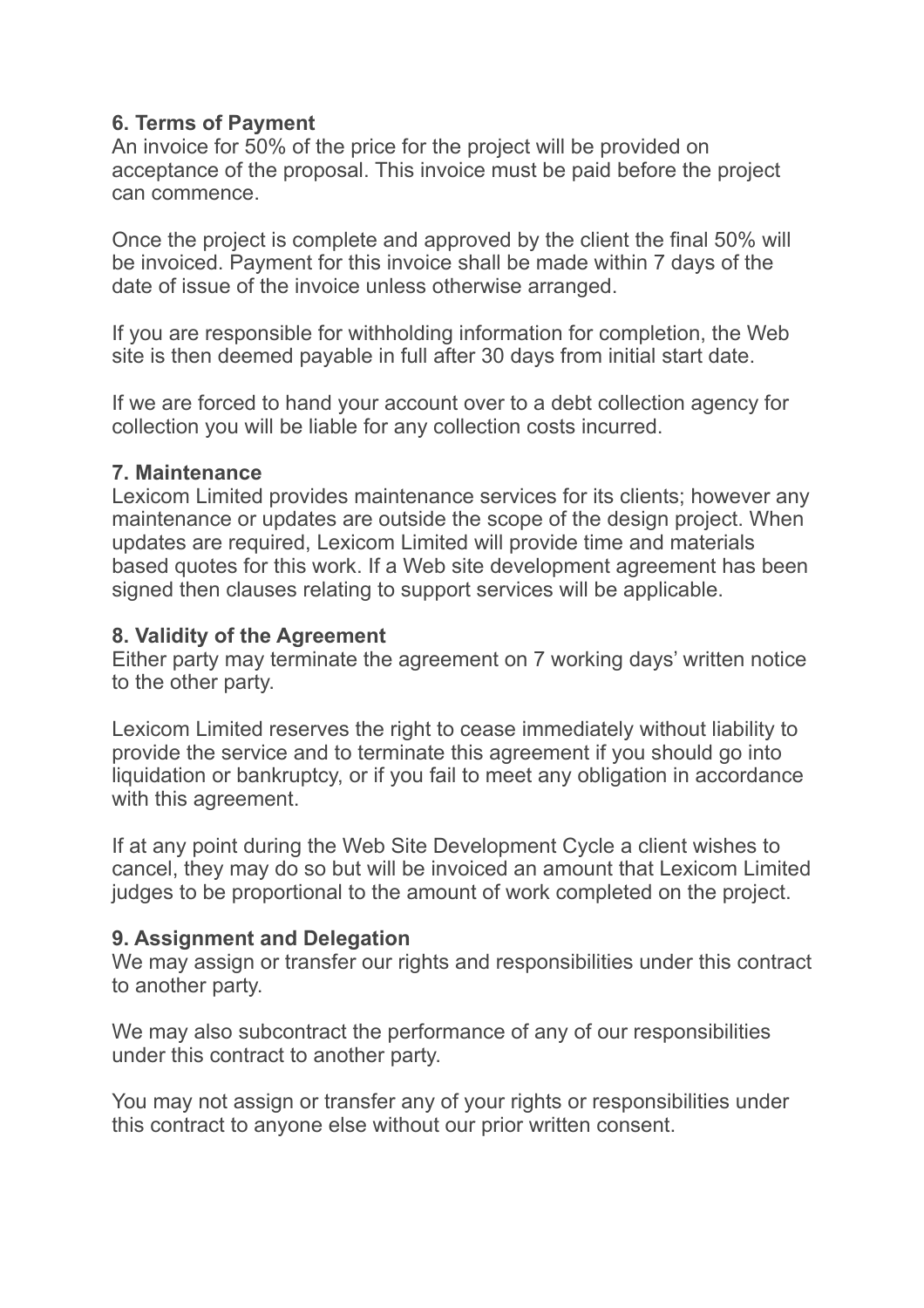#### **10. Liabilities**

You agree that Lexicom Limited will not be liable for any indirect or consequential damages, including but not limited to, loss of profits or for any claim made on the client by any other party, even though Lexicom Limited may have been notified of such damage or claims.

We shall not be liable to you for any loss or damage directly or indirectly arising out of or in connection with any delay in delivery of the goods or failure to perform its obligations under this agreement where such delay is caused directly or indirectly by an act of God, armed conflict, labour dispute, civil commotion, intervention of a government, inability to obtain labour, materials or manufacturing facilities, accidents, interruptions of, or delay in, transportation or any other cause beyond our control.

You agree to defend, indemnify and hold us harmless from and against any and all claims, losses, liabilities and expenses (including attorneys' fees) related to or arising out of the services provided by us to you under this agreement, including without limitation claims made by third parties (including your customers) related to any false advertising claims, liability claims for products or services sold by you, claims for patent, copyright or trademark infringement, claims due to disruption or malfunction of services provided hereunder (including malfunction of Web site/Software or Internet), or for any content submitted by you for publication by us.

If, despite the other provisions of this agreement, Lexicom Limited is found to be liable to you then its liability for any single event or series of related events is limited to the fees.

Due to the public nature of the Internet, all material submitted by you for publication will be considered publicly accessible. Lexicom Limited does not screen in advance customer material submitted to Lexicom Limited for publication. Lexicom Limited's publication of material submitted by customers does not create any express or implied approval by Lexicom Limited of such material, nor does it indicate that such material complies with the terms of this agreement.

## **11. Applicable Law**

The Consumer Guarantees Act 1993 may apply to any services we provide to you if you acquire these services for personal, domestic or household use. If this act applies, all rights you may have under it apply in addition to the rights you may have in this agreement. Nothing in this agreement will limit or exclude your rights under this act.

Where you acquire or hold yourself out as acquiring our services for the purpose of a business, then you agree that the provisions of the